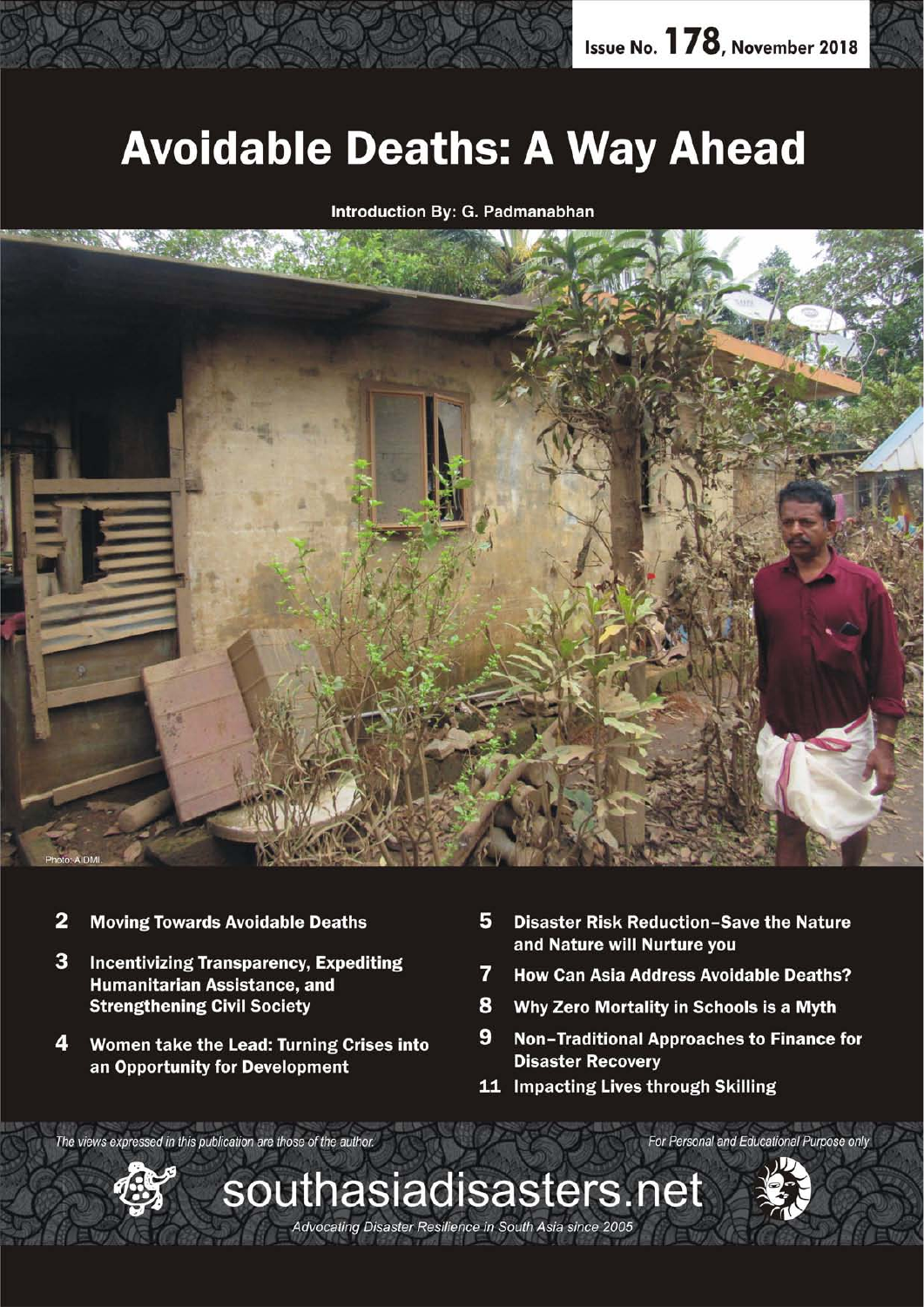### ABOUT THIS ISSUE

The essence of disaster risk reduction lies in managing the underlying factors of disaster risk such as poverty, myopic planning, lack of building codes, environmental degradation, etc. If these risks are effectively managed then the death and destruction resulting from extreme events can be substantially reduced. Over the past two decades, India has taken considerable strides to minimize the deaths associated with disasters. However, even despite advancements in disaster management science and weather forecasting systems, increased sophistication of human-built environments and ongoing economic and policy development deaths continue to occur in disaster situations.

This issue of *Southasiadisasters.net* is titled "Avoidable Deaths: A Way Ahead" and tries to highlight the importance of reducing disaster mortality. Even the global level policy instrument Sendai Framework that guides the actions of nations in disaster management has enshrined "substantial reduction disaster mortality" as a veritable target to be pursued by its 185 signatory countries. This issue explores the theme of avoidable deaths in disaster situations in an inter-disciplinary and systemic way. Disasters are often complex phenomena that impact the world in a variety of adverse ways. The possible triggers that can lead to large-scale death and destruction have been explored in this issue. This issue is also a valuable resource to researchers, practitioners and students interested in expanding their understanding on this particular theme.

**– Kshitij Gupta**

#### INTRODUCTION

### Moving Towards Avoidable Deaths

According to UNISDR, disaster-hit countries experienced direct economic losses of USD 2,908 billion during 1998-2017, out of which USD 2,245 billion (77%) was due to climate-related disasters. Between 1998 and 2017 climate-related and geophysical disasters resulted in 1.3 million deaths and affected 4.4 billion people. According to another report by the Asian Development Bank, Disasters in Southeast Asia region accounted for 400,000 deaths and affected 397 million people during 1988-2017. Studies have also proved that low-income countries are paying a heavy price, close to 2% of the GDP compared to 0.41 % of GDP in high income countries. These figures indicate that impact of climate change in low income countries has to be addressed to reduce losses (assets and people).

Most of the countries are in the process of addressing the priorities and targets recommended under the Sendai Framework for Disaster Risk Reduction (SFDRR). The very first target set under the SFDRR was on "reducing mortality" and there has been a perception that the level of preparedness in the context of natural hazard induced disasters has gone up, and the countries are successfully reducing the loss of life. However critics have been questioning this perception and rightly asked whether this applies to potential major earthquakes, especially since the unsafe housing and building stock have been increasing. In this background, it is important to look at "Loss of Life" as a critical element towards disaster risk reduction.

Disaster management practitioners have been making efforts to reduce the mortality due to disasters. The Government of Odisha was praised by the UN for its demonstration to

the World at large that "investment in disaster preparedness pays" when the loss of life during events of similar intensity was curtailed due to better early warning, preparedness and governance capacity - 23 during the Phailin Cyclone in 2013 against 10,000 during the super cyclone in 1999. Almost at the same time, another state lost more than 50 people during a religious event due to poor crowd management. These deaths could have been avoided.

While taking several measures, there is a growing consensus that the countries could reduce the avoidable deaths. Better crowd management, reducing accidents, preventing heatwave deaths, better fire safety measures are all relatively easy steps to prevent avoidable deaths. In India, while inaugurating the Second meeting of National Platform for Disaster Risk Reduction on 15-16 May 2017, the Union Home Minister of India Mr. Rajnath Singh appealed to the stakeholders to prevent "preventable death" caused by disasters and also prepare an action plan for vulnerable communities of societies.

Climate change has made risk reduction complex, but scientific improvements in our approach to disaster risk reduction is definitely required. Most of the action seems to be based on the current level of risk without taking into account the extreme conditions that one can expect. In India, the destruction and loss of life due to the Uttarakhand floods in 2013 and the recent floods in Kerala are to be seen as eye openers. It is important to introspect the ability to reduce the mortality rate in the recent context when the level of early warning and state response capacities have improved. **– G. Padmanabhan**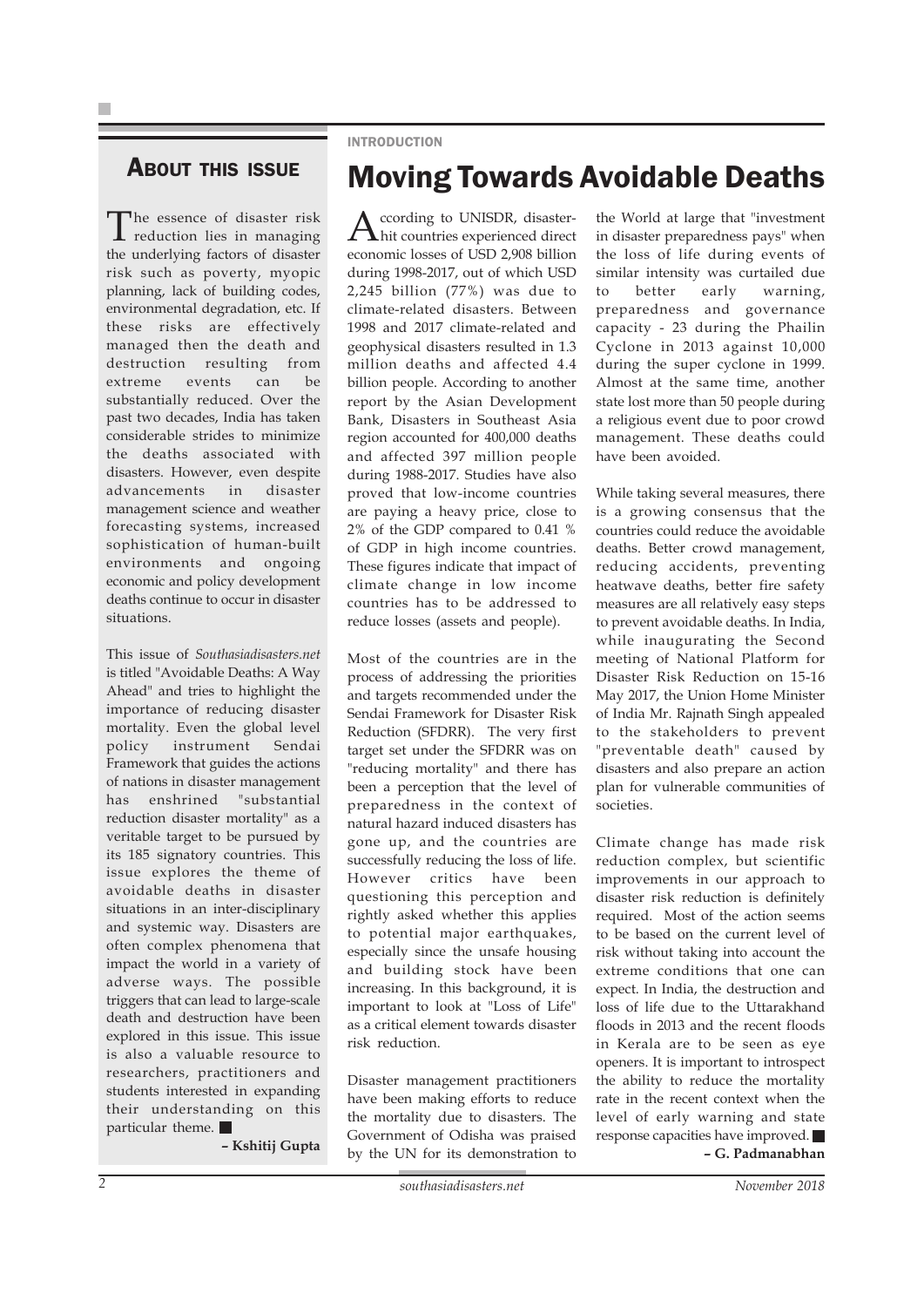#### ACCOUNTABILITY AND DRR

### Incentivizing Transparency, Expediting Humanitarian Assistance, and Strengthening Civil Society

 $\sum$  hen disasters happen, the wrong types of organizations often receive the most financial support. Improved transparency and location-specific "how to help" lists can improve the effectiveness of disaster relief and strengthen local civil society.

Despite the outpouring of generosity that follows many disasters, local civil society organizations rarely benefit. Most donations are first sent to international NGOs, often located far from each disaster. These outside NGOs may have capacity to respond directly or, in most cases, they regrant or subcontract to local organizations or other large, outside NGOs. This circuitous path for donations often delays and diverts funds. Local organizations rarely receive the majority of donated funds and often exhaust their resources. This occurred after the earthquakes in Haiti in 2010 and Nepal in 2015.

We can do better to make sure donations reach local civil society organizations after disasters. That is why we launched Smart Response.org, a new platform where organizations can register and share location-specific information prior to disasters. The platform will serve as a global how-to-help list after disasters, natural hazards, and other humanitarian crises and allow organizations that are most local to get better noticed by individual, corporate, and foundation donors. In addition to donors, Smart Response can be used by other key stakeholders including:

- Survivors seeking information about available services;
- Journalists seeking local sources and improving local coverage of disasters;



Governments and international organizations seeking improved oversight and coordination;

• Aid organizations to improve coordination, partnerships, and service delivery.

Smart Response collects information about each organization's staff numbers, types of staff, direct and indirect services provided, preparedness/relief inventory, policies, partnerships, and more.

Smart Response includes all types of organizations and incentivizes transparency as organizations are only included on "how to help" lists after they share information via the site's surveys. Organizations are asked to update their surveys at least four times per year. When disasters happen, Smart Response smartly curates "how to help" lists using information collected in the quarter prior that feature the organizations with the greatest capacity to respond. Once organizations are able to get back online, we ask them to complete post-disaster surveys that detail their activities.

By allowing donors to identify and directly support local civil society organizations, Smart Response reduces the need for intermediaries that often delay and divert funds. Many intermediaries take anywhere from 30-60 days, or even years after recent disasters, to re-grant funds to other groups. Smart Response will not process transactions itself. Instead, it will allow donors to directly support organizations on the platform, shortening transaction times to days.

As an independent organization, Smart Response and Disaster Accountability Project do not charge organizations to register and share information.

Since the launch of Smart Response in September 2017, over 200 organizations registered from over 20 countries, including nine (9) from India, seventeen (17) from Bangladesh, thirty-five (35) from Pakistan, and three (3) from Sri Lanka. Ultimately, we want thousands of organizations included in Smart Response.

**– Ben Smilowitz,** Executive Director, Disaster Accountability Project, Rockville, MD, USA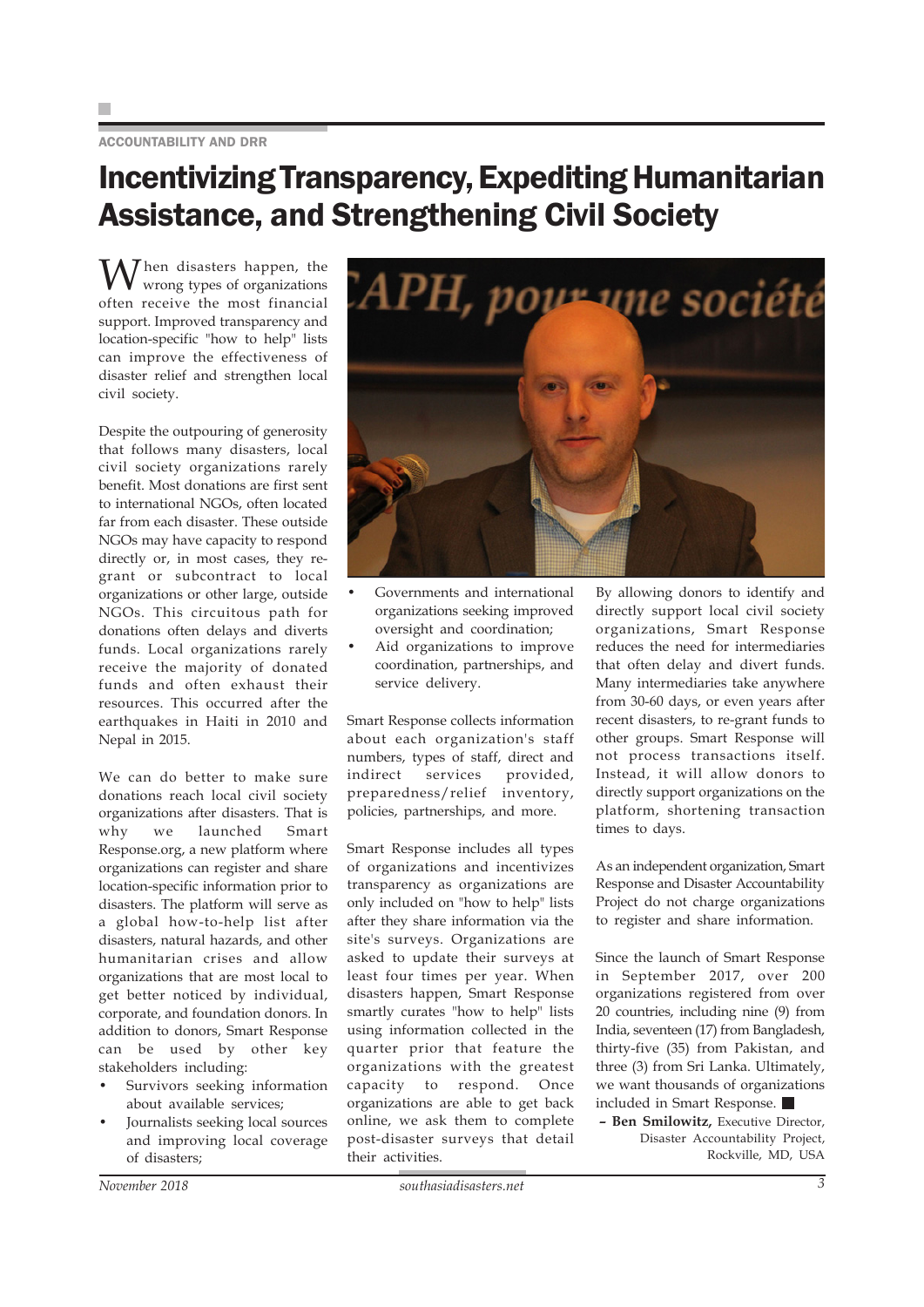#### WOMEN'S LEADERSHIP IN DRR

### Women take the Lead: Turning Crises into an Opportunity for Development

The worst of disasters have a silver lining. Hidden are many inspiring stories of change, led by ordinary people. We often never hear of the roles played by survivors – men or women.

**The strategy of converging disaster response with development dates back to the experience of Prema and the Swayam Siksha Prayog (SSP) team after the Latur earthquake.** On September 30, 2018, 25 years after the earthquake a lot of positive change has taken place. Since then, SSP has expanded the depth and breadth of its initiatives in the most drought prone, water scarce districts of Maharashtra, earthquake hit districts of Gujarat and post Tsunami in Tamil Nadu and post 2008 floods in Bihar. SSP operates in disaster-hit geographies **by choice**.

#### Agents of Transformation

When a massive earthquake hit Latur, in Maharashtra, I took a leap of faith along with a bunch of

motivated professionals to involve affected people in the reconstruction of their houses. From 1994-1998, SSP worked with the ambitious Government rehabilitation project. Around two years from the start, the progress was still slow. At this time, SSP negotiated with the district authorities, that women belonging to the Mahila Mandal in 500 villages if trained can act as effective intermediaries between people and the Government. The goal: To ensure full entitlement and involvement of women and families whose homes had been damaged and ensure safety features are embedded in construction of houses. In less than two years, Samvad Sahayaks had covered more than 100,000 families. They put the community at the centre of the R&S process. The Maharashtra

government passed an order recognizing the Sahayaks as key change agents Repair and Strengthening Program  $(R&S)^1$ .

"Disasters do not just lead to a breakdown of houses and walls they break the walls for women in these disaster hit communities" said Parvatiben a Gujarat quake survivor. By participating in rehabilitation efforts, they gained the agency to set up self-help groups, handled community micro-credit funds and set up Federations and win community contracts from district administrations2.

Repeat experiences in Gujarat, Tamil Nadu, Sri Lanka and later Bihar, confirmed that women who organize into spontaneous community groups to reclaim their

- 1 A home owner-led, self-help initiative for the repair and construction of partiallydamaged homes. R&S covered 1300 partially-effected villages and accounted for the largest share of government-aid.
- 2 After the closure of the R&S program, the *Samvad Sahayaks* pooled their resources to construct public information centers (Mahila Mahiti Kendras) - hubs of peertraining and information exchange- that are active till today.



*Sakhi Melava at Latur on March 14, 2016.*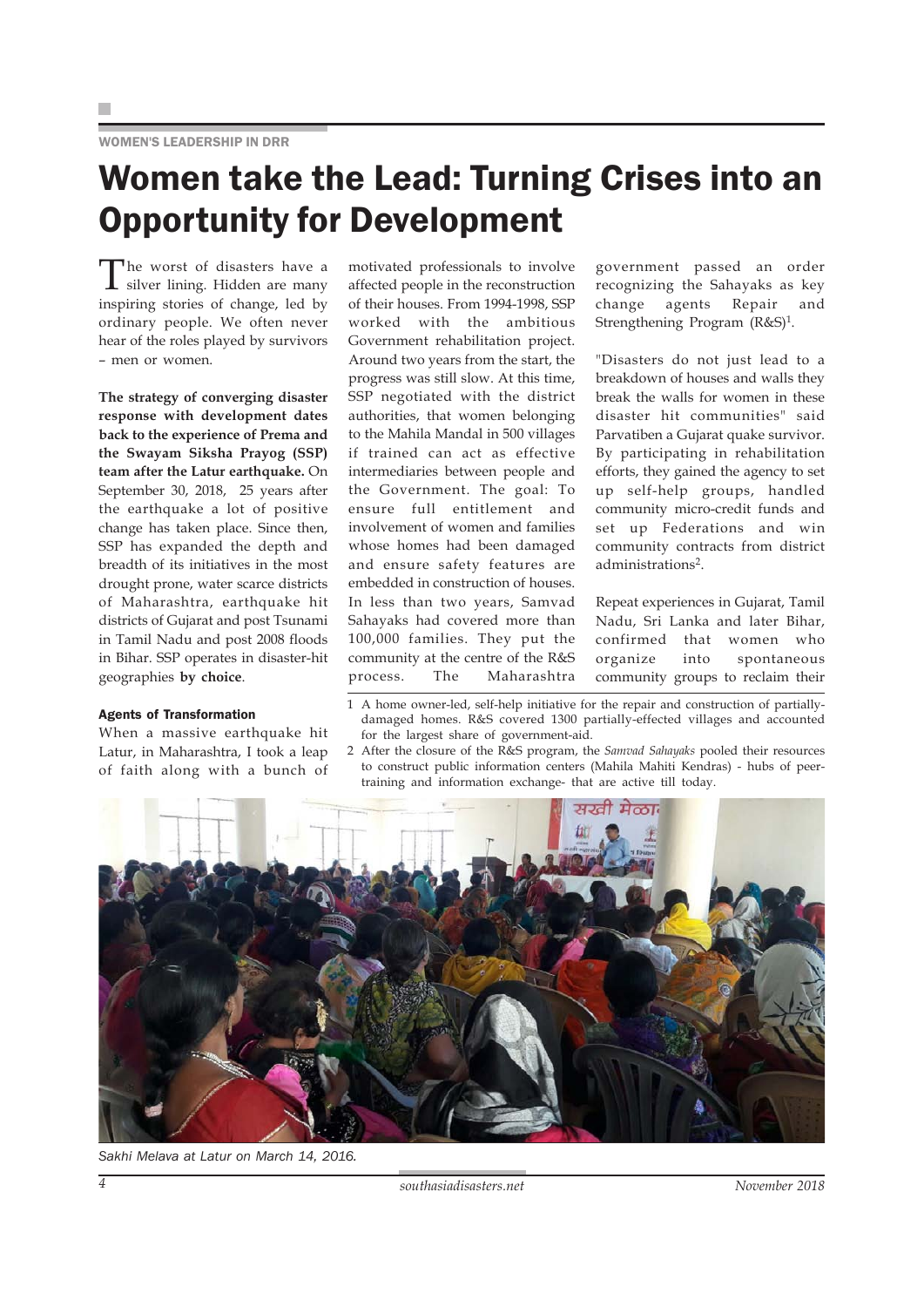lives after a disaster, can be facilitated to build their own SHGs, peer-learning clusters and federations.

Over time they pool their collective will, human capital and resources into community-owned businesses and drive local governance and policy initiatives. From this organic base of post-disaster women architects, emerged the SHG networks and Sakhis who are now agriculture decision makers and business leaders.

#### Managing Community Funds

SSP's experience of building community resilience has an innate focus on getting women's collectives to access and manage a Resilience Fund that they use to support disaster/climate resilient practices. This effort has grown over the years across India. Having demonstrated success in difficult, disaster-hit geographies, the World Bank funding directly provided recognition to women's groups at the grassroots as leaders in building climate resilience. Innovations supported by the community fund such as collective farming, agri-allied businesses, water conservation have



*Planning by women's collectivs after Latur Earthquake.*

leveraged funding from the Government and banks. And the women led Resilience Fund managers and teams have transferred their learning globally through exchanges.

#### Women's Collectives as Effective Partners

Having operated across varied disaster-hit geographies on a time scale, SSP successfully demonstrated

time and again that grassroots women's collectives can function as effective intermediaries and "partners" first during recovery, rehabilitation and later in building community resilience if they are given formal roles to lead development, instead of being treated as beneficiaries.

**– Prema Gopalan,** Founder and Executive Director, Swayam Shikshan Prayog, Pune, Maharashtra, India

#### TECHNOLOGY FOR DRR

### Disaster Risk Reduction – Save the Nature and Nature will Nurture you

Natural disasters are inevitable in the current scenario of developing countries. The reason behind the inevitability of disasters is the immense pressure put on nature because of excessive utilization of non-renewable energy resources beyond their coping capacity. Leveraging technology for more sustainable ways of producing energy can go a long way in mitigating the adverse impacts of disasters.

The latest example of unconscientious implementation of

technology is the severe tragedy that happened in the form of flash floods in Kerala (God's own country) in the month of August, 2018 which is one of the richest spot of elevated biodiversity (Western Ghats) in India. Rampant construction of dams in the districts of Kerala without adoption of proper measures for landslides mitigation/slope stability gives the clear-cut view of the development by disturbing nature. A total of 42 dams are present in Kerala, for whose construction a substantial amount of deforestation

was done accompanied by dynamite blast to clear the stretch of mountains. Dynamite blasts done for tunnel making have got the potential to generate an earthquake of magnitude 4 on Richter scale, which may cause heavy landslides or debris flow when aggravated by flood waters.

It is quite easy to forecast the amount of rainfall in an area by the weather forecasting authorities but in the case of mountainous areas like Western Ghats where forest cover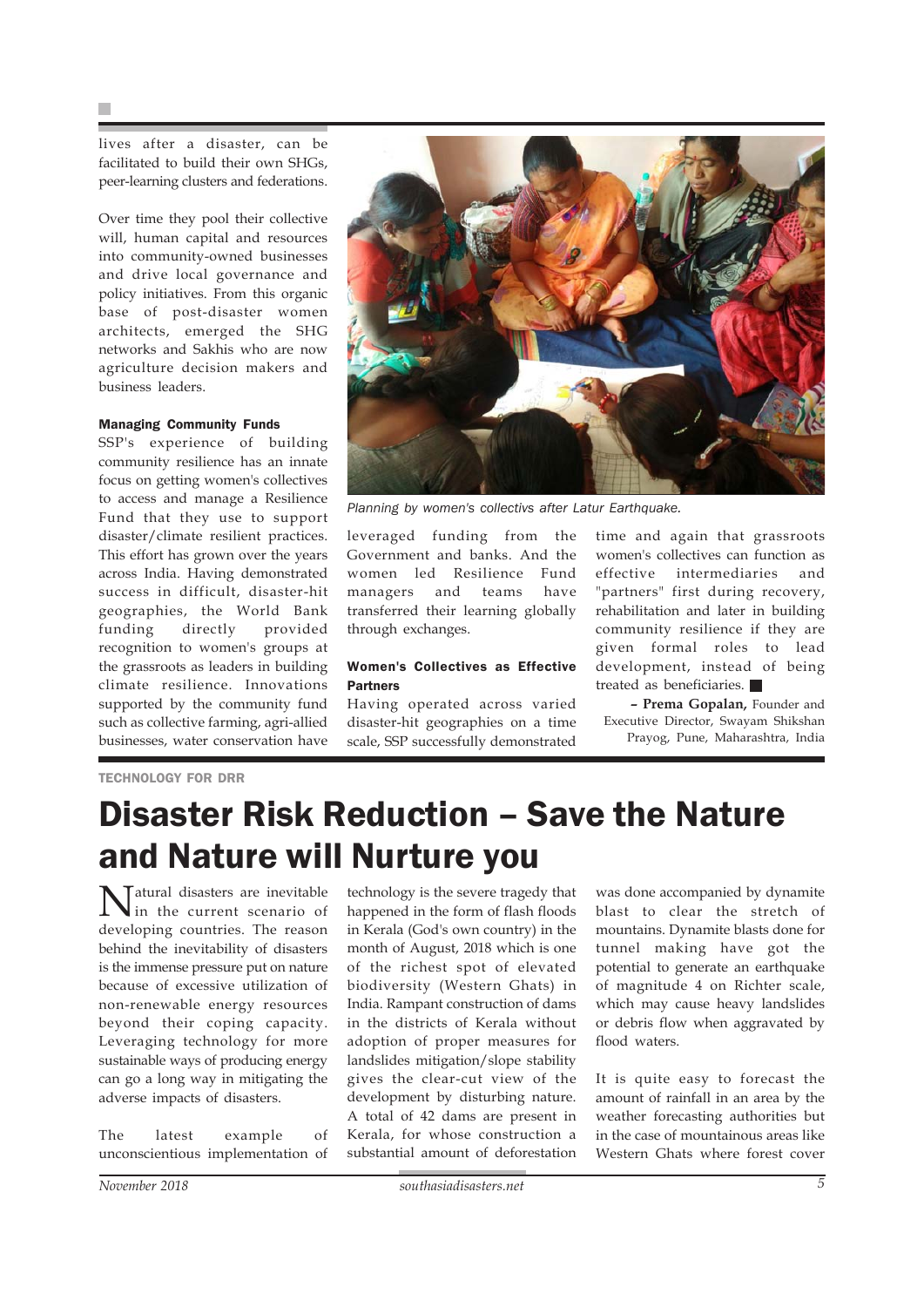| Table 1. Causes and Mitigation measures behind Nature's Wrath   |                                                                                                                                                |
|-----------------------------------------------------------------|------------------------------------------------------------------------------------------------------------------------------------------------|
| Probable Causes behind Increasing<br>Disasters (Majorly Floods) | Method to mitigate the aftermath.                                                                                                              |
| $\sigma$ f<br>Unplanned Convergence<br>Tourism                  | Strict Implementation and keen checks of the rules by local authorities<br>to avoid constructions being done nearby the dried stream of river. |
| Rampant Construction of Dams                                    | Implementation of Landslide Mitigation measures in mountainous areas<br>consisting of dams, ex-drilling and grouting.                          |
| Deforestation                                                   | Afforestation.                                                                                                                                 |
| Improper weather forecasting                                    | Preparation and Implementation of Nature friendly reports in a<br>vulnerable area.                                                             |
|                                                                 | Increasing the preparedness level of the stakeholders.                                                                                         |

has got reduced by 35% in the last few decades, it becomes extremely difficult to forecast the rainfall that the area will be subjected to as rainfall in a deforested area happens quite erratically. Negligence of the Madhav Gadgil committee's report on fragile ecosystem of Western Ghats by Ministry of Environment Forests & Climate Change (MoEF&CC) and acceptance of K. Kasturinrangan report was also somewhere the reason behind the brutal aftermath. Also, the case of Kerala Floods, 2018 is quite similar to Kedarnath Tragedy, 2013. But, nevertheless NDRF, Kerala SDMA and Indian Defence have made outstanding and highly commendable effort to minimize the aftermath of the catastrophe. A comprehensive war-like effort has been conducted to save the Keralite's by employing GIS mapping technique by Kerala SDMA to find

out the evacuation routes to save the peoples, usage of Unmanned Aerial Vehicle (UAV) to search the people trapped in tragedy, employing risk map techniques through mobile app to get the view and understanding of flooding in an area and many more.

Technology is something which does not comes only by the usage of machines, it is us, we the human beings who are supposed to innovate & implement the technology in an efficacious way into our projects by taking proper care of 'Prakriti or Nature'. An example of the development without making compromise with the nature is a man from Kerala itself, Rajgopalan Vasudevan also known as Plastic Man of India who discovered the method to build roads made of plastic which are far economical and durable than current roads being



*River returning the garbage given to it by humans (After Dailyhunt, 2018).*

made, also he had made more than 1 lac kilometres of plastic roads in India.

**– Ankur Gupta,** Department of Management Studies, Centre of Excellence in Disaster Mitigation and Management, IIT Roorkee, Uttarakhand, India

#### *References:*

- 1. Bangalore Mirror. (2018). Western Ghats lost 35% of forest in 90 years. [online] Available at:https:/ /bangaloremirror.indiatimes.com/ news/state/western-ghats-lost-35 of-forest-in-90-years/articleshow/ 51030220.cms [Accessed 23 Aug. 2018].
- 2. Daily Hunt. (2018). River returned the garbage back to us after Kerala Flood - ApHerald | DailyHunt. [online] Available at: https:// m.dailyhunt.in/news/india/ english/apherald-epaper-apherald/ river+returned+the+garbage +back+to+us+after+kerala+floodnewsid-95181818 [Accessed 23 Aug. 2018].
- 3. The Indian Express. (2018). Kerala tragedy partly man made: Madhav Gadgil, expert who headed Western Ghats report. [online] Available at:https:// indianexpress.com/article/india/ kerala-floods-rains-disasterwestern-ghats-report-5314873/ [Accessed 23 Aug. 2018].
- 4. Constructionworld.in. (2018). Plastic waste to be used in 1 lakh km of road construction. [online] Available at: https:// constructionworld.in/ News.aspx?nId=hXWv74yycP 3eNupQWICAKw==[Accessed 24 Aug. 2018].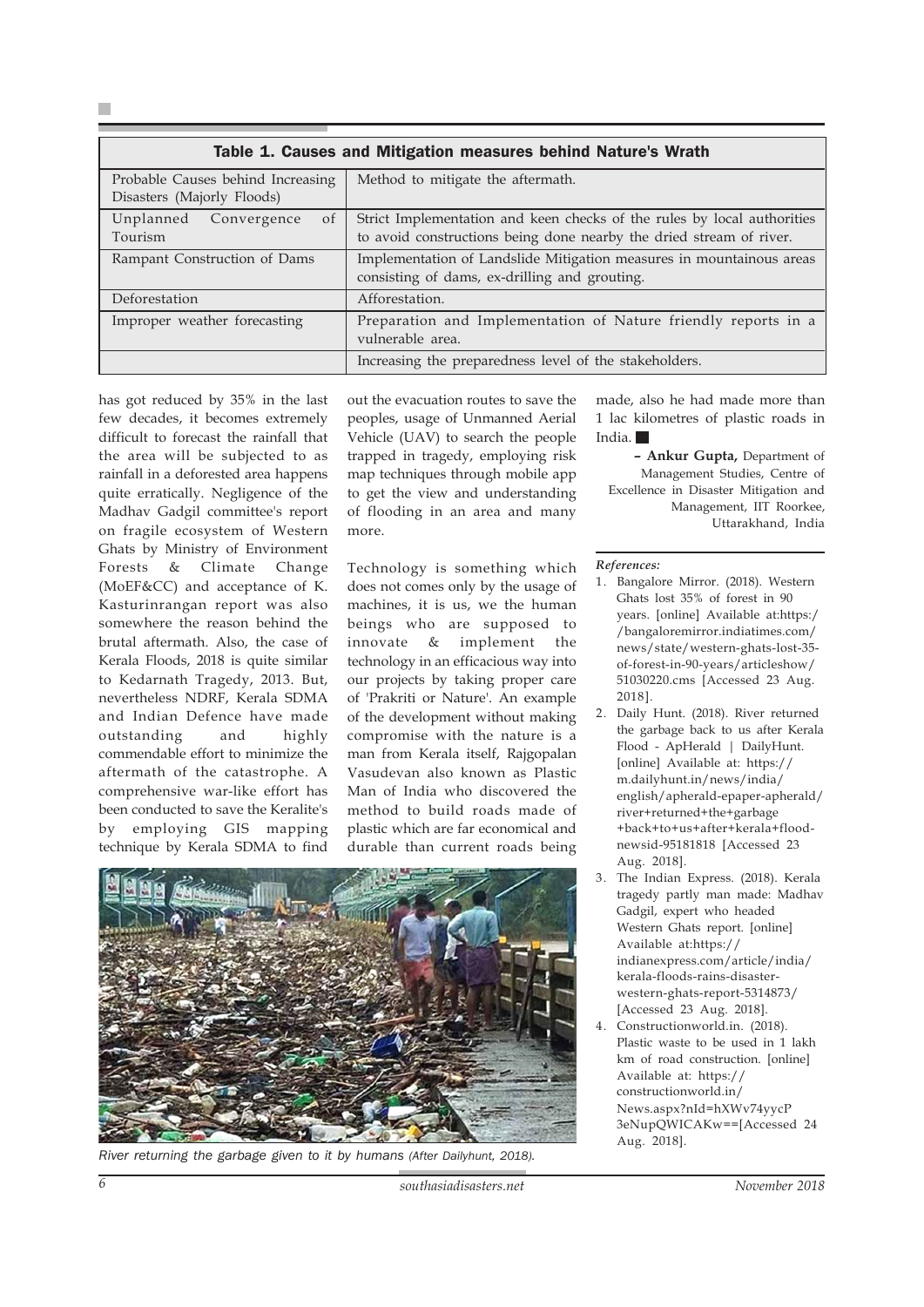#### SAVING LIVES IN EMERGENCIES

### How Can Asia Address Avoidable Deaths?

 $A$ <sup>voidable deaths are</sup> intensity of natural hazards/ disasters due to advancements in information technology, human interaction and effective policy interventions (Ray-Bennett, 2017a, 2017b). Currently, avoiding disaster deaths is the first global target of the UN's 'Sendai Framework for Disaster Risk Reduction', which is the successor to the Hyogo Framework and has been ratified by more than 180 UN Member States in Sendai, Japan in 2015. As erratic weather patterns increase due to the effects of global warming and climate change, the necessity for concerted efforts to promote disaster risk governance to avoid disaster deaths is now vital, more than ever before.

Asia is the largest and most populated continent in the world, comprising of 50 independent countries. These countries are diverse in their heritage, culture, geography, politics and socio-economic development. They are not a coherent entity. Yet, a 'common context of struggle' exists and is desirable to invoke a 'mode of understanding' to combat the impacts of natural hazards on human beings for sustainability. This begs the question: how can Asia avoid disaster deaths?

Since the declaration of the UN's 'International Decade for Natural Disaster Reduction' in 1990 ensued by the 'Hyogo Framework for Action' in 2005, the efforts to avoid disaster deaths have been focused on indirectly by enhancing structural and non-structural mitigation measures. However, with the declaration of the first global target of 'reducing global disaster mortality by 2030', the Sendai Framework has brought the agenda of avoidable deaths to the fore.

To achieve this target, it is argued that the following efforts are now required:

- i) Advance multi-hazard early warning systems for the generation of accurate early warning messages and information, as well as effective coordination and communication of this information with the relevant responders to develop an effective response system. In this light, the disaster management system needs to be conceived as a system that works in interface with humans and technology (a sociotechnical system). As such, policy makers and UN bodies should invest in both technology and capacity development in order to promote effective coordination and communication.
- ii) Introduce the 'goal' of avoiding disaster deaths 'at any cost' for the entire disaster management system. In management science, "the goals are called the objectives or objective functions to be maximized" (Pfeffer, 1981: 19). Setting a goal for avoidable deaths will bring clarity in everyday disaster management practice.
- iii) Involve political leaders to adopt and implement the 'goal' of avoidable deaths through national and local policies and programmes. When and where there is proactive political leadership, a disaster response system can be aligned with the 'goal' of saving lives. Political leadership can also promote a culture of disaster preparedness. All these are essentials for

avoidable deaths (Ray-Bennett, 2016, 2017a, 2017b).

iv) Mainstream the 'theory of justice' (Sen, 2009) at the heart of disaster management practice in order to complement the 'goal' of avoiding disaster deaths. The theory of justice should usher 'accountability' to improve our 'mode of understanding' on: what actors and organisations do, or do not do, to save lives; and how deaths can be reduced.

**– Dr. Nibedita S. Ray-Bennett,** Associate Professor in Risk Management, Programme Director for the MSc in Risk, Crisis and Disaster Management, School of Business, University of Leicester, Leicester, UK

#### *References*

- 1. Pfeffer, J. 1981. *Power in Organization.* Pitman Publishing Inc, London.
- 2. Ray-Bennett, N.S. 2016. Learning from Deaths in Disasters: The Case of Odisha, India. MEI Middle East-Asia Project (MAP) on Humanitarian Assistance and Disaster Relief: Rising to the Challenge? *MAP Bulletin.* http://www.mei.edu/content/ map/learning-deaths-disasters-caseodishaindia
- 3. Ray-Bennett, N.S. 2017a. *Avoidable Deaths: A Systems Failure Approach to Disaster Risk Management.* Springer Nature: Switzerland. Environmental Hazard Series.
- 4. Ray-Bennett, N.S. 2017b. Disasters, Deaths and the Sendai Goal One: Lessons from Odisha, India. *World Development.* 103(2018): 27-39. https://doi.org/10.1016/ j.worlddev.2017.10.003
- 5. Sen, A.K. 2009. *The Idea of Justice.* Penguin Books, London.
- 6. UN. 2005. *Hyogo Framework for Action 2005-2015: Building the resilience of nations and communities to disasters.* World Conference on Disaster Reduction, Kobe, Hyogo, Japan: 18-22 January 2005.
- 7. UN. 2015. *Sendai Framework for Disaster Risk Reduction 2015-2030.* UNISDR, Geneva. http://www.unisdr.org/ we/coordinate/sendai-framework. Accessed 24 June 2016.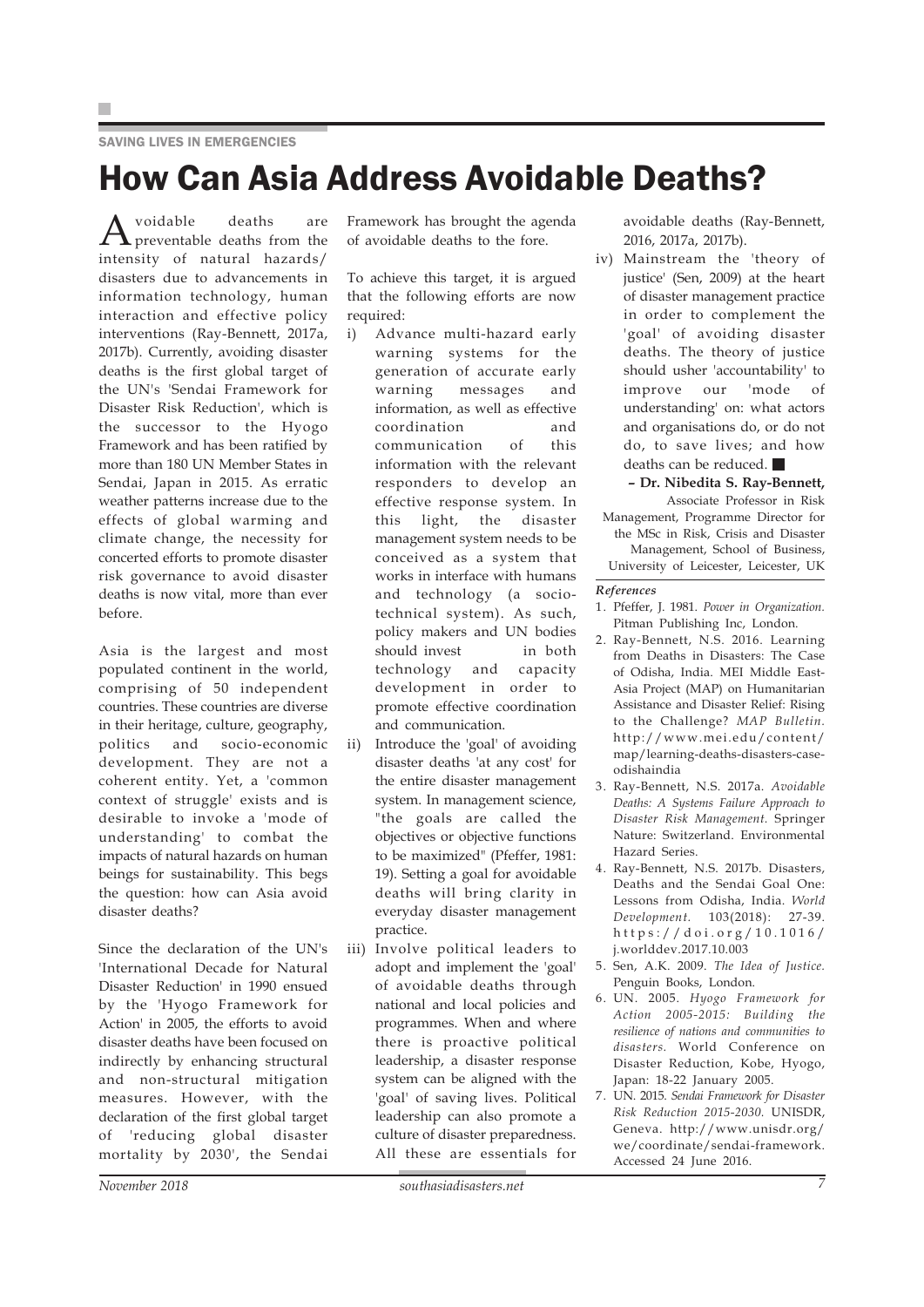## Why Zero Mortality in Schools is a Myth



What does a structural engineer<br>on the civil side like to achieve in these post postmodern times? At the end of the day, perhaps, a good hand sketch so abstract that he has never drawn before or a large girder for the longest of the neatest of the restressed bridges whose span or thickness he has never calculated mathematically before. Anyways, getting either or both done to the satisfaction of the requirements of the immediate bosses are their own extremes to handle, all structural engineering experts who practice or think conceptually will agree.

I am thankful to the editor for giving me three boundary conditions on this issue of zero mortality not-atall possible in India, our motherland. These three distinct regions within the country areSunderbans, Kutch, and Mumbai; the fore helping me with defining bounded spatial conditions, if not time, to put forward a point of view. In addition, the last time I had heard about the answer to inadequateness of time to life saving response was from Japan, a foreign country, that all schools can install alarms which ring loud within 8 seconds of a credible earthquake triggered at its source. Not even a decent sample size here to decide the zero mortality to schools of the entire country of India's in hand here, the evident risk in these three regions is sure to answer that zero mortality does not exist in reality.

However, give me a few more paragraphs within the bind here to deliver another inch towards the better future of lesser mortality than the past, if not zero mortality. I hope

a simple analysis using the theory of sets will still provide some questions if not the answers. Risk analysts ought to agree with me here.

Also any risk estimation exercise, within the confining limits of however-conservative on one end and however-liberal on the other extreme, tells us that the answer to definite zero mortality brings nausea which either holds them to the ground or there is a dislocation of grief somewhere in the air. The best of the firemen might agree with me here.

Some fishermen will still not agree with me here.

Now, this takes me back to the theory of sets, where Risk equals Hazard multiplied with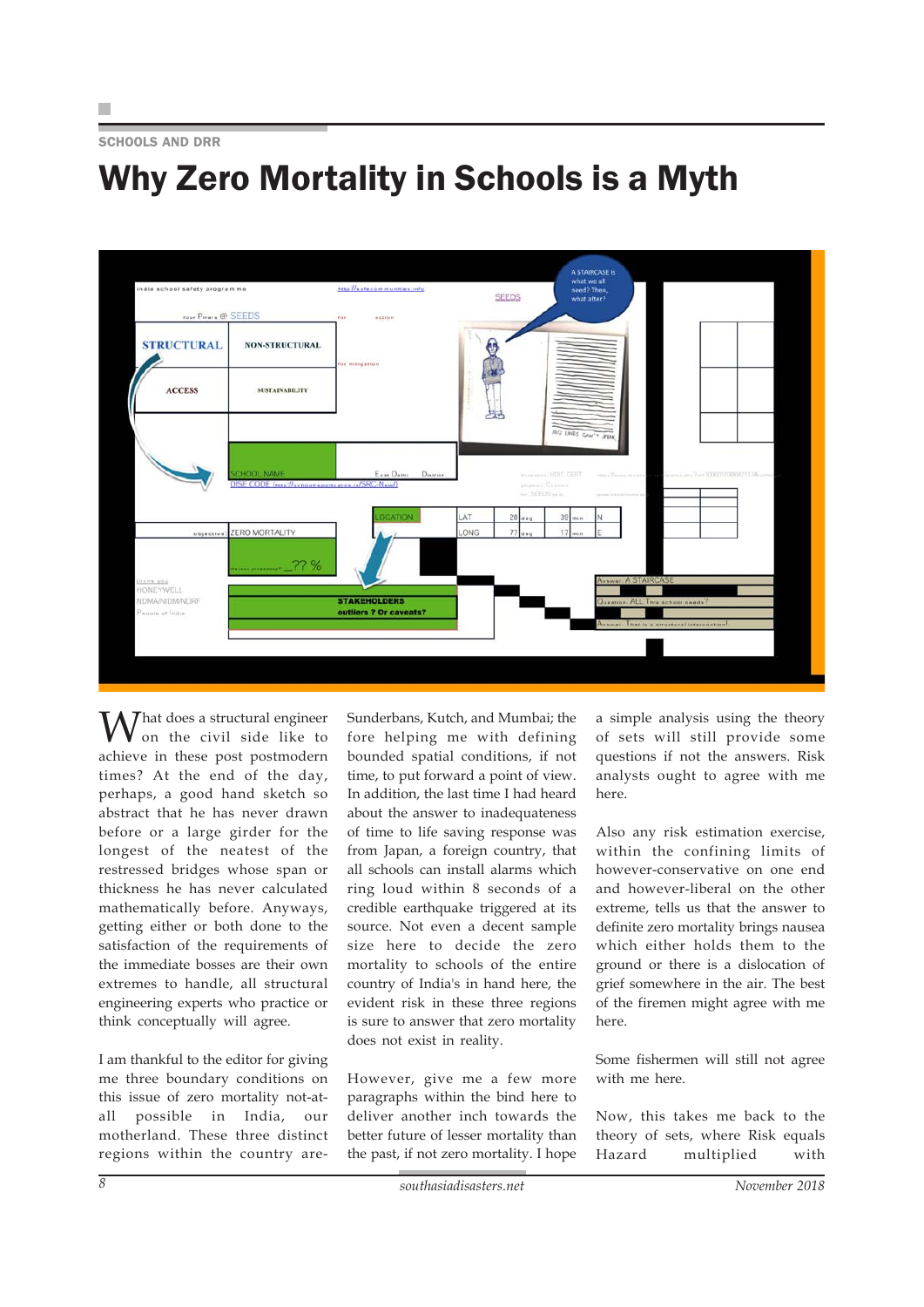×

Vulnerability. Disaster Management experts can agree with me here that it becomes simpler for me to explain this using the example of Sunderbans. Sunderbans is a significant seismic hazard zone but little or no development in the region essentially means zero vulnerability, which ideally leads to negative risk, effectively Zero. Most tribals who live in the region will also agree with me– probably because they believe in either God or the master.

Now, let us move to the Urban context of Mumbai, and, also Kutchh, at least Bhuj. With a significantly higher number of bad buildings i.e. high vulnerability, the risk in the region therefore is a lot higher. In no way there will be no loss of life. Gods are also disappearing with time, Gods will seldom agree. Kutchh region has witnessed loss of life in 2001 and Mumbai waits the same destiny. Most businesses will not agree. It is business as usual scenario- and a good economy is perhaps as important for the best definition of a holistic sustainable development. Now, some will definitely not agree.

We all will also agree there is lack of real data. At the same time we all may also agree there is enough data for the desktop experts. If we all act as one, think about it, we are still living in a paradoxical world. The answer perhaps is the ability to break out of the paradox, a devout Parsi kid once convinced me a long time ago. I agree with him.

Joe Cocker and Bob Dylan tried hard to find dignity, moaned and groaned from inside, shook people so hard in confines of five notes that most people agreed and then they dispersed. It was only my own Labrador waiting for me in the

staircase landing for months to get back to the good old morning walks reminded me that perhaps Dignity can be found at the staircase landing, if nowhere else. I cannot agree more with these flawed musicians awarded Nobility in the end.

Once the above cynics are out of the equation, you may agree there is a hope, a little begin-again thought perhaps, which will inch humanity towards zero mortality collectively, if not alone. Hopefully sooner than those hopeful eight seconds. Am I again expecting too much? All I ask for is zero mortality.

Definitely not in the hands of an individual, the collective is our only hope. Who else is there? The unknown?

Back to strain gauges Sir! **– Chandra Bhakuni,** Principal Structural Engineer, Ahmedabad, Gujarat, India

#### LOCAL LEVEL RECOVERY

### Non–Traditional Approaches to Finance for Disaster Recovery: A Few Examples for Consideration

 ${\rm A}^{\scriptscriptstyle {\rm t}}$  a time when forces like<br>change, urban expansion, and population growth are increasing incidence of disasters and their cost, the number of people getting affected by these extreme events has increased exponentially. In  $2016<sup>1</sup>$  alone, the number of people affected from disasters rose to 569 million around the world. For the same year, six of the top ten countries<sup>2</sup> for disaster mortality were classified as low-income or lower-middle income economies. This constitutes a serious challenge when it comes to financing disaster recovery.

As stated by the United Nations Office for Disaster Risk Reduction (UNISDR), recovery can be defined as "the restoring or improving of livelihoods and health, as well as economic, physical, social, cultural and environmental assets, systems and activities, of a disaster-affected community or society, aligning with the principles of sustainable development and "build back better", to avoid or reduce future disaster risk"3.

In most high-income countries, disaster recovery is traditionally carried out by the state or private insurers who provide security against financial shocks for the victims both in the forms of postdisaster assistance and monetary compensation. These traditional mechanisms are usually not available in low- and middle-income countries. First, because they are too costly for many of the households, farmers and businesses and because among themselves, the poorest are the most vulnerable to disasters since they tend to live in dangerous locations (river banks, flood plains, highly populated settlements shanty towns). Second, government budgets for contingencies are usually low

<sup>1</sup> https://www.emdat.be/sites/default/files/adsr\_2016.pdf 2 idem

<sup>3</sup> https://www.unisdr.org/we/inform/terminology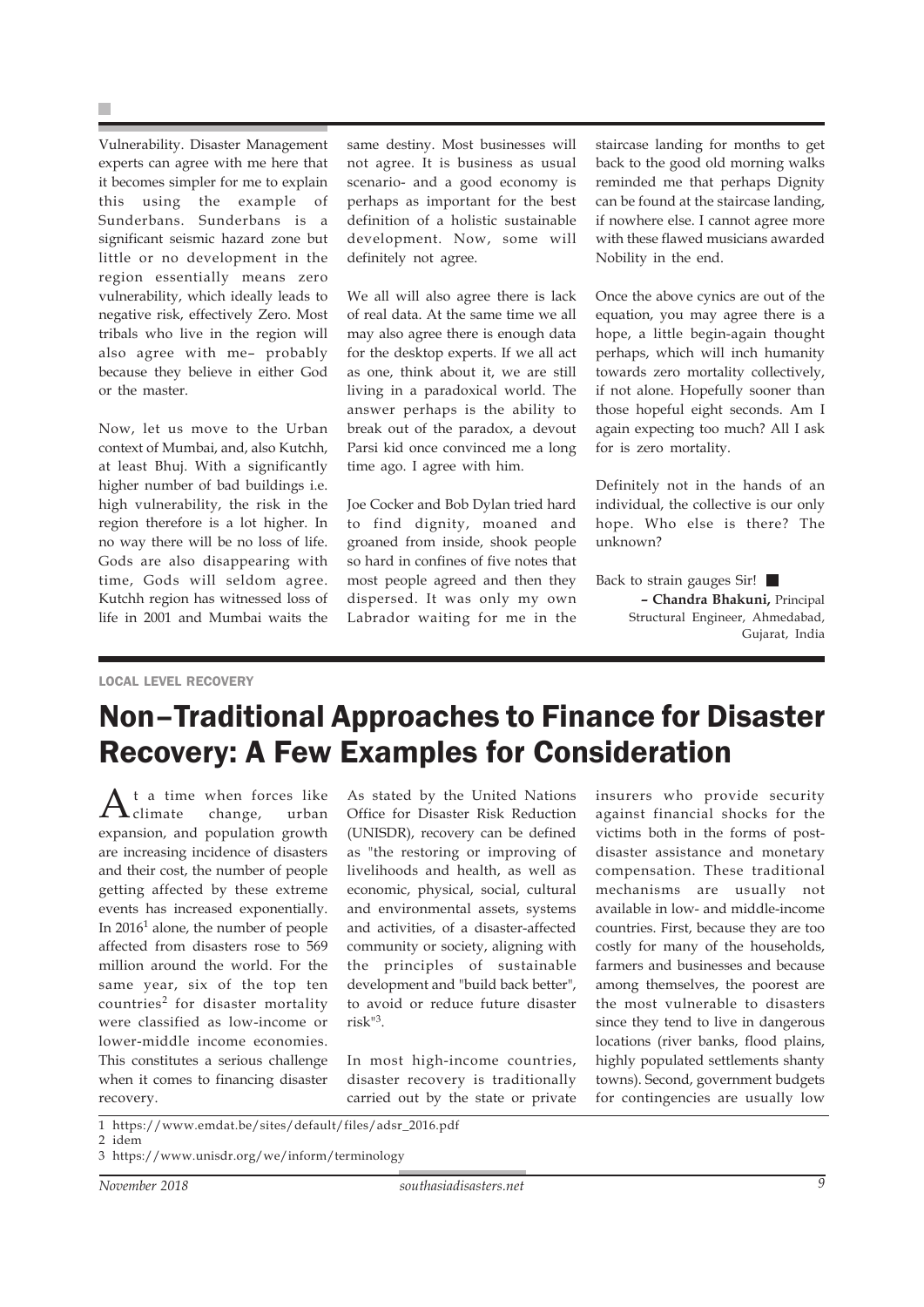



*Micro insurance programs enhance recovery of local markets. Source: http://www.elrha.org/map-location/innovating-disaster-micro-insurance-local-market-recovery/.*

and even more constrained after major disasters. Even accounting for post-disaster international aid, the financing needs for emergency relief and reconstruction are not sufficiently covered.

This lack of resources forces us to find new, innovative approaches to finance for disaster recovery.

Recent innovations in financial management regimes range from micro insurance, extended partnership between governments, NGOs and international financial institutions to social fund.

#### The Andhra Pradesh Disaster Micro insurance Scheme, India

Micro insurance instruments are emerging to provide affordable cover to low-income households and businesses. This is the intent of the micro insurance services provided in India's coastal Andhra Pradesh region. Since 2004, the Oriental Insurance Company is providing coverage for natural disasters to vulnerable families as part of the region's disaster preparedness program. As a regular insurance, client's losses after a disaster are indemnified but insurance premiums are kept low thanks to savings made on transaction costs, the insurer is dealing with organized groups of women with a minimum size of 250 members-, and a subsidy and training of insurance agents by an INGO. Under this scheme more than 9,000 claims have been reported and settled between 2016 and 20174.

#### The Kecamatan Development Program (KDP), Indonesia

Disaster recovery programs usually target individual households or national governments. As a result, the need to match such assistance with infrastructures needs at community levels is often not fulfilled. Social funds, such as the Kecamatan Development Program

(KDP) in Indonesia try to bridge this gap through supporting communities to invest in development of facilities and services that contribute to community risk reduction. After the Indian Ocean Tsunami of 2004, the KDP was used as an innovative approach to community-driven development, allowing local stakeholders themselves to implement subprojects and manage the funds.

Other innovative financing tools can be used in post-disaster recovery context. They include for instance conditional cash transfers, the use of alternative currencies, catastrophe bonds and catastrophe pools. However, pre-disaster prevention is equally important and continues to be underfunded despite broad recognition that investing in resilience before a disaster can save lives and money.

**– Elisa TAIWO,** Research Assistant, Action Against Hunger, France

<sup>4</sup> http://www.aaby.ap.gov.in/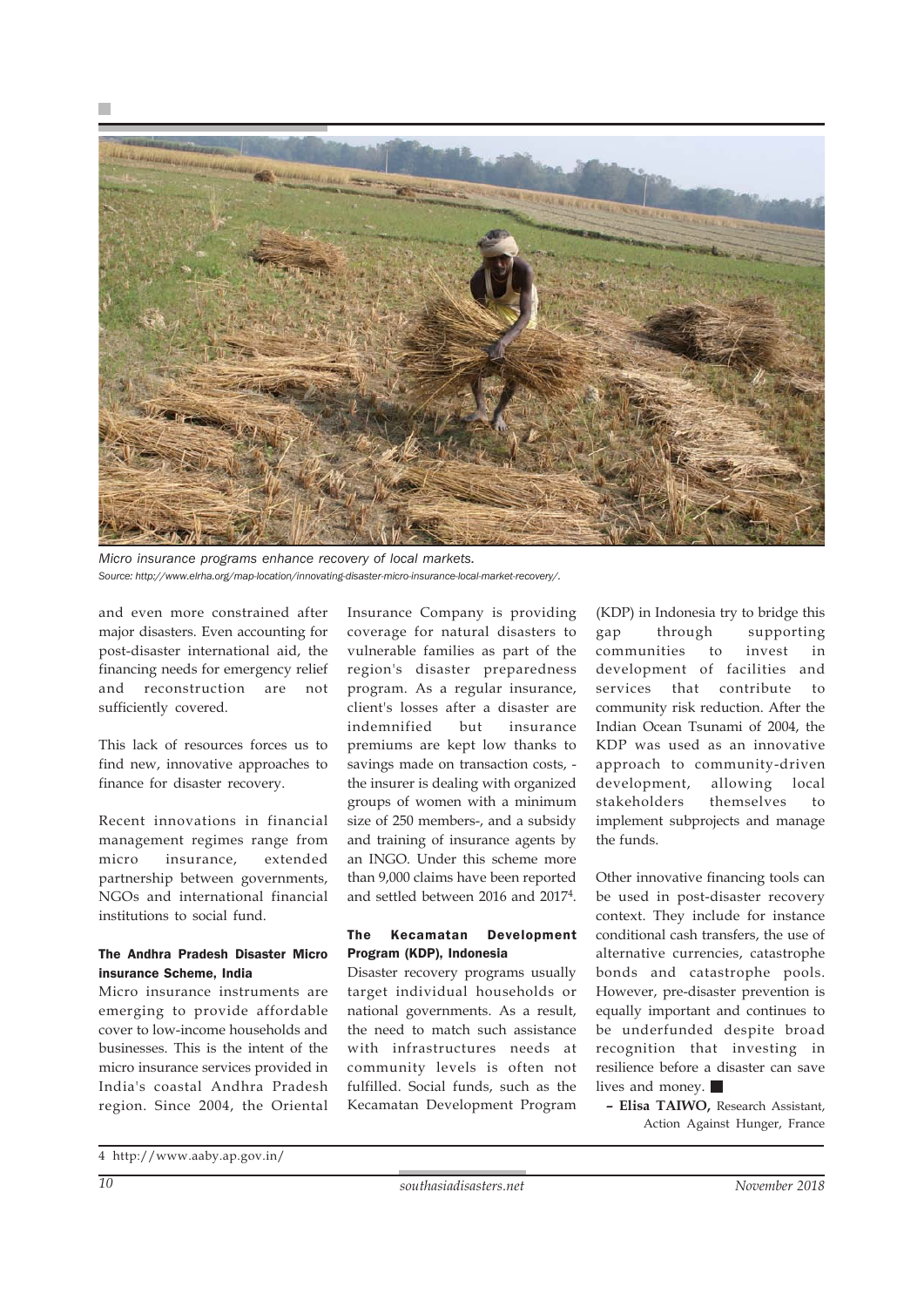CASE STUDY

# Impacting Lives through Skilling

 $\prod_{\text{energy}}$  a country like ours, where approximately 65% of the population is below 35 years of age, human resources are a vital component of the economy. It is because of this reason that tapping this rich potential through gainful employment is crucial, which is why adequate education and skilling are essential. A number of initiatives have been launched to enable the skilling of our rich demographic dividend, resulting not only in gainful employment, but also in a change in the lives of the students skilled, their families and their communities. **Sarah Berry** explores some of these journeys.

#### Learning a Skill Facilitates Financial Independence — Deepak Rai's Story

Deepak Rai resides in Badarpur, Delhi; his two brothers, and his parents, complete his family; having completed his Diploma in Mechanical Engineering, he is now pursuing graduation. Despite the studies undertaken, securing a productive and lucrative employment eluded him till someone informed him about acquiring a skill. What caught his attention was the course of a CNC Operator, which not only complemented his studies, but also cemented the knowledge imparted through practical training. After completion of the course, Deepak was placed with a firm in Faridabad, where he has been working ever since. Though he works in shifts, and standing long hours is a challenge he has got used to, the remuneration at the end of the month of approximately INR 12,500/- (in hand) helps him contribute to his family's income and savings. So does he not find the work in shifts and the long-hours standing challenging: "We do have breaks in between, in addition to areas demarcated for rest; besides, one gets used to a routine; nothing can be achieved without hard work; and, every job brings with it its challenges. Is it not?" says the youngster. So how does he see his future unfold? "I want to be a good engineer. That is all," says Deepak succinctly. Any message for the youth of today? "Yes; work hard; do your best; learn a skill, if possible." There is an important lesson learnt from Deepak's account: everything in life, whether in the professional or personal sphere, needs adaptation; no matter what position, no matter what domain.

#### Skilling Enhances One's Personality too, Increasing Confidence, and Expanding Horizons – Tabbasum Siddiui's Journey

Says the young and bubbly Tabbasum Siddiqui: "I always wanted to study Hotel Management. After completing my class XII, I started pursuing my graduation, but that dream of joining the hospitality sector kept pursuing me. It was from my sister that I learnt about the





*November 2018 southasiadisasters.net 11*